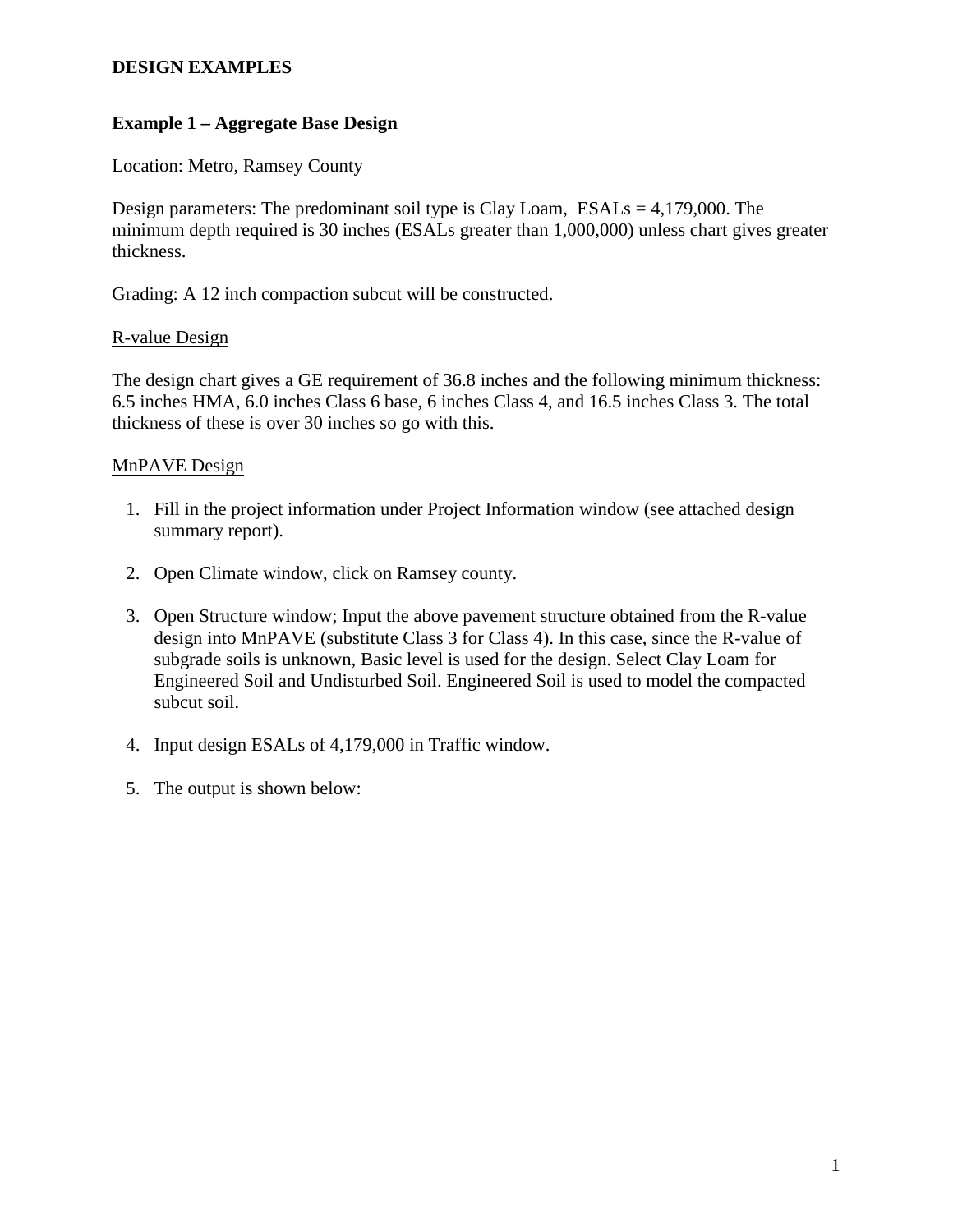| MnPAVE - MnPAVE1                                                                          |                                                                                       | $\Box$ D $\Box$  |
|-------------------------------------------------------------------------------------------|---------------------------------------------------------------------------------------|------------------|
| Edit View Window Help<br>File                                                             |                                                                                       |                  |
| ※ 嘔 量 <br>G H<br>68 Q<br>Π                                                                | P.<br>$\mathbb{R}^2$                                                                  |                  |
| MnPAVE1                                                                                   |                                                                                       | $ \Box$ $\times$ |
| $\odot$ Life<br><b>Output</b><br>Damage<br>n.<br>Traffic Type<br><b>Total Repetitions</b> | Seasons   Batch Mode   Reliability                                                    |                  |
| <b>ESAL</b><br>4179000                                                                    |                                                                                       |                  |
| Expected Life<br>Thickness Goal Seek<br>Layer 1 $62030$                                   |                                                                                       |                  |
| Years<br>36<br>Fat.<br>MnPAVE                                                             |                                                                                       |                  |
| 30 <sub>1</sub><br>MnPAVE<br>Rut.<br>Adjust Materials:                                    | Percent of Total Damage<br>Early<br>Late                                              |                  |
| (in.)<br>÷<br>HMA: PG58-34<br>6.5                                                         | Winter<br>· Fall-<br>Summer<br>Spring<br>Spring<br>10.6<br>0.2<br>0.9<br>16.8<br>71.6 |                  |
| AggBase: Cl.5<br>6                                                                        |                                                                                       |                  |
| $\frac{1}{2}$<br>Subbase: Cl.3<br>23<br>EngSoil: CL<br>12                                 | 17.1<br>0.2<br>25.8<br>56.9<br>0                                                      |                  |
| UndSoil: CL<br>infinite                                                                   |                                                                                       |                  |
| Recalculate                                                                               | Export                                                                                |                  |
| Units-<br><b>⊙</b> English<br>Go Back to<br>Control Panel<br><b>SI</b>                    | ⊙ Design Summary<br>C Damage Details<br>Export to File                                |                  |
| For Help, press F1                                                                        |                                                                                       | NUM              |

MnPAVE gives a fatigue design life of 36 years and rutting life of 30 years. Since the pavement design life is 20 years, this design is conservative.

6. Now, use the "Thickness Goal Seek" function and select the "Layer 1" option to obtain HMA layer thickness such that one of the design lives reaches 20 years. In this case, the Bearing Capacity check is exceeded as shown below. MnPAVE will automatically dimension the HMA layer such that the stress levels are satisfied.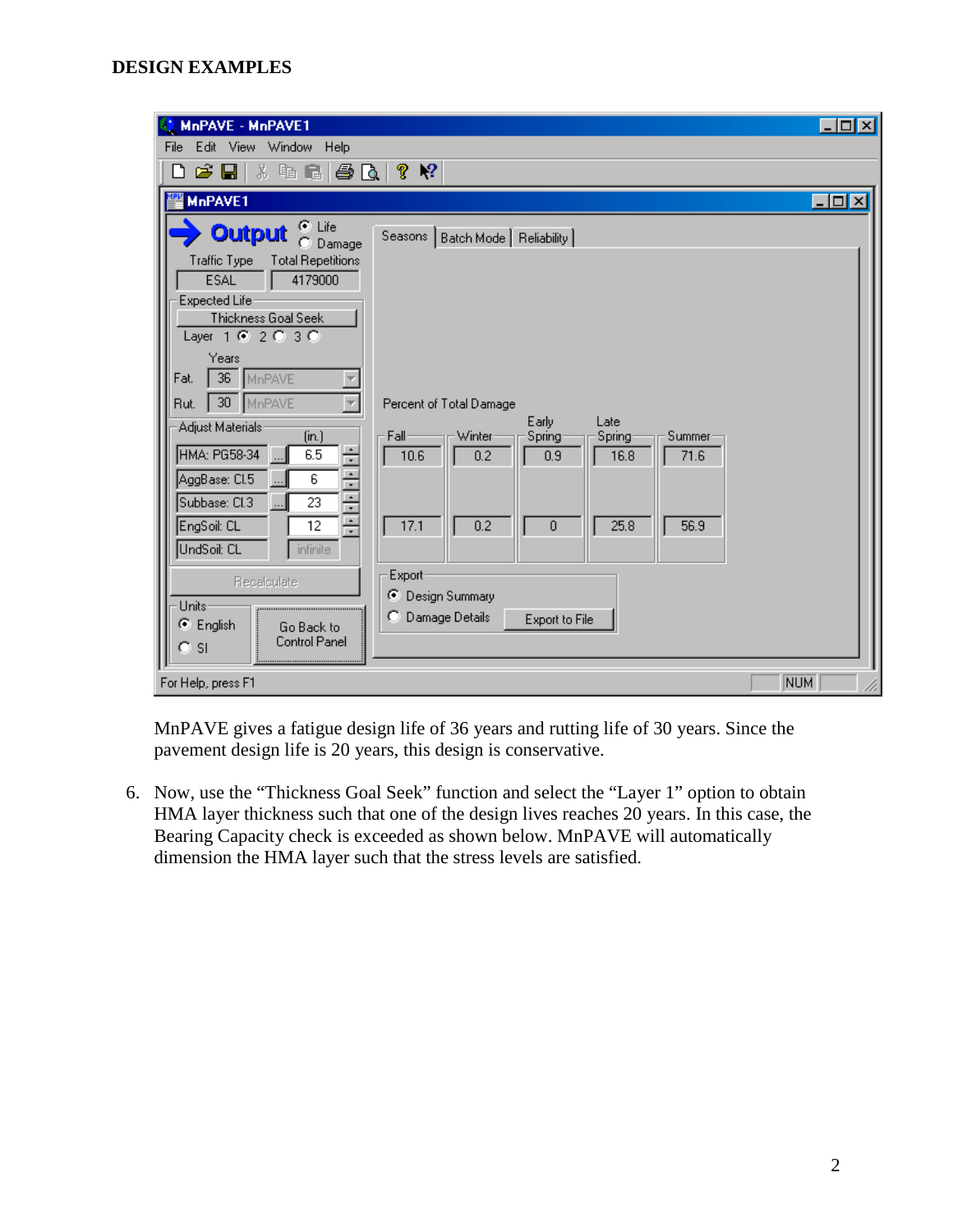| <b>Allowable Stress Results</b>                         |                                                |                       |                                                  |
|---------------------------------------------------------|------------------------------------------------|-----------------------|--------------------------------------------------|
| Material:<br>AggBase: Cl.5<br>Location: Middle of layer |                                                |                       | Adjust Layer 1 Thickness<br>to Meet Requirements |
| 6<br>с<br>psi                                           | (Results based on Class 5<br>laboratory tests) |                       | Close                                            |
| 24<br>۰<br>Ø                                            | Current<br>Thickness                           | Required<br>Thickness |                                                  |
| Layer 1 Thickness (in.)                                 | 5.2                                            | 5.6                   |                                                  |
| $\sigma_{1-psi}$                                        | 20.03                                          | 18.22                 | Always show<br>this window                       |
| $\sigma_3$ psi                                          | Ω                                              | Ω                     | Show if                                          |
| $\sigma_1$ eritical PSI                                 | 18.48                                          | 18.48                 | ⊽<br>material fails.                             |

7. Select the "Adjust Layer 1 Thickness" button to automatically change the HMA thickness. The resulting output is obtained.

| MnPAVE - MnPAVE1                                                          |                                                                                   | $ \Box$ $\times$ |
|---------------------------------------------------------------------------|-----------------------------------------------------------------------------------|------------------|
| Edit View Window<br>Eile<br><u>H</u> elp                                  |                                                                                   |                  |
| 临尾<br>6 Q<br>G H<br>Ж.<br>۱۹                                              | ଙ୍<br>$\mathbb{R}^2$                                                              |                  |
| MnPAVE1                                                                   |                                                                                   | $\Box$ D $\Box$  |
| ⊕ Life<br><b>Output</b><br>Damage                                         | Seasons  <br>Batch Mode   Reliability                                             |                  |
| <b>Total Repetitions</b><br><b>Traffic Type</b><br>4179000<br><b>ESAL</b> |                                                                                   |                  |
| Expected Life                                                             |                                                                                   |                  |
| Thickness Goal Seek<br>Layer 1 @ 2 @ 3 @                                  |                                                                                   |                  |
| Years<br>24<br>MnPAVE<br>Fat.                                             |                                                                                   |                  |
| 24 MnPAVE<br>Rut.                                                         | Percent of Total Damage                                                           |                  |
| Adjust Materials:                                                         | Early<br>Late                                                                     |                  |
| (in.)<br>HMA: PG58-34<br>5.6                                              | Fall-<br>Winter<br>Spring<br>Summer<br>Spring<br>17.5<br>0.2<br>70.3<br>11<br>1.1 |                  |
| 아시아 나라<br>AggBase: Cl.5<br>6                                              |                                                                                   |                  |
| Subbase: Cl.3<br>23<br>$\overline{\phantom{a}}$                           |                                                                                   |                  |
| EngSoil: CL<br>12<br>UndSoil: CL                                          | 18<br>0.2<br>27<br>54.7<br>0                                                      |                  |
| <i>infinite</i>                                                           | Export                                                                            |                  |
| Recalculate                                                               | C.<br>Design Summary                                                              |                  |
| Units-<br>C English                                                       | Damage Details<br>O.<br>Export to File                                            |                  |
| Go Back to<br><b>Control Panel</b><br>O.<br><sub>SI</sub>                 |                                                                                   |                  |
| For Help, press F1                                                        |                                                                                   | <b>NUM</b>       |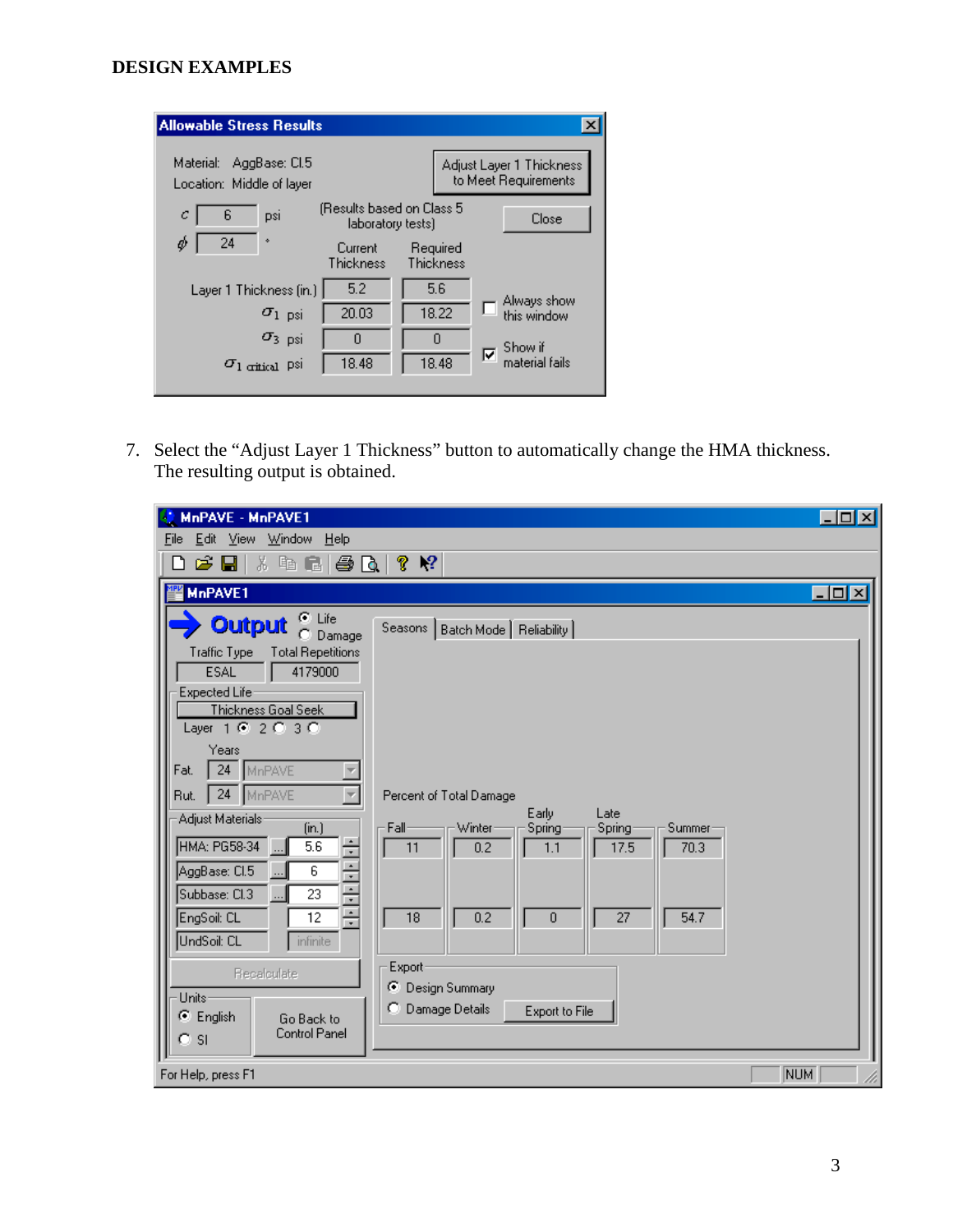At this point the designer may round the HMA thickness up to 6.0 inches which results in a design that still appears to be conservative. These results were obtained with the default base failure load criteria. The designer should evaluate the validity of these loads for the particular job they are designing for.

8. MnPAVE is also capable of exporting results of varying detail. Below is an example of the Design Summary output. This is obtained by selecting "Design Summary" in the "Export" window and clicking the "Export to File" button.

| MnPAVE1Summary.txt - Notepad                                                                                                                              |                                                  |                   |                |         | $\overline{I}$ ol $x$ |
|-----------------------------------------------------------------------------------------------------------------------------------------------------------|--------------------------------------------------|-------------------|----------------|---------|-----------------------|
| File Edit Format Help                                                                                                                                     |                                                  |                   |                |         |                       |
| $MNPAVE 5 - Simulation$<br>Input file: MnPAVE1                                                                                                            |                                                  |                   |                |         |                       |
| Fatigue Rutting<br>Life<br>Life<br>29.<br>27                                                                                                              | Fatigue Rutting<br>(years) Damage Damage<br>0.62 | 0.68              |                |         |                       |
| *** PROJECT INFORMATION<br>Dist.<br>County<br>Metro<br>Ramsey                                                                                             | ***                                              | City<br>Roseville |                |         |                       |
| Highway<br>SP No.<br>7777–77<br>77                                                                                                                        |                                                  | RP.               | from<br>0      | tο<br>7 |                       |
| Letting Date<br>03/20/02                                                                                                                                  | Construction Type<br>New                         |                   |                |         |                       |
| Designer<br>ΙXΥ                                                                                                                                           | <b>ZZ</b>                                        |                   | Soils Engineer |         |                       |
| *** CLIMATE INFORMATION ***<br>Season Mode:<br>Days<br>Location: 44°59 <sup>5</sup> Latitude, 93°4' Longitude                                             |                                                  |                   |                |         |                       |
| *** STRUCTURAL INFORMATION ***<br>Design Level: Basic                                                                                                     |                                                  |                   |                |         |                       |
| Subtype (in.)<br>Layer<br>Туре<br>$\frac{1}{2}$<br>$\frac{3}{4}$<br>5<br>PG64-34 6.00<br>HMA.<br>AggBase Cl.5<br>Subbase Cl.3<br>EngSoil CL<br>∪ndSoil ⊂∟ | Height<br>6.00<br>23.00<br>12.00                 |                   |                |         |                       |
| <b>WAR LOADING INFORMATION WAR</b><br>Load<br>ESAL<br>Туре:<br>4179000<br> Total<br>Reps:                                                                 |                                                  |                   |                |         |                       |
| Notes:<br>Example No. 1<br>output file: MnPAVE1Summary.txt <br>03/20/02<br>Date:                                                                          |                                                  |                   |                |         |                       |
| $\left\langle \cdot \right\rangle$                                                                                                                        |                                                  |                   |                |         |                       |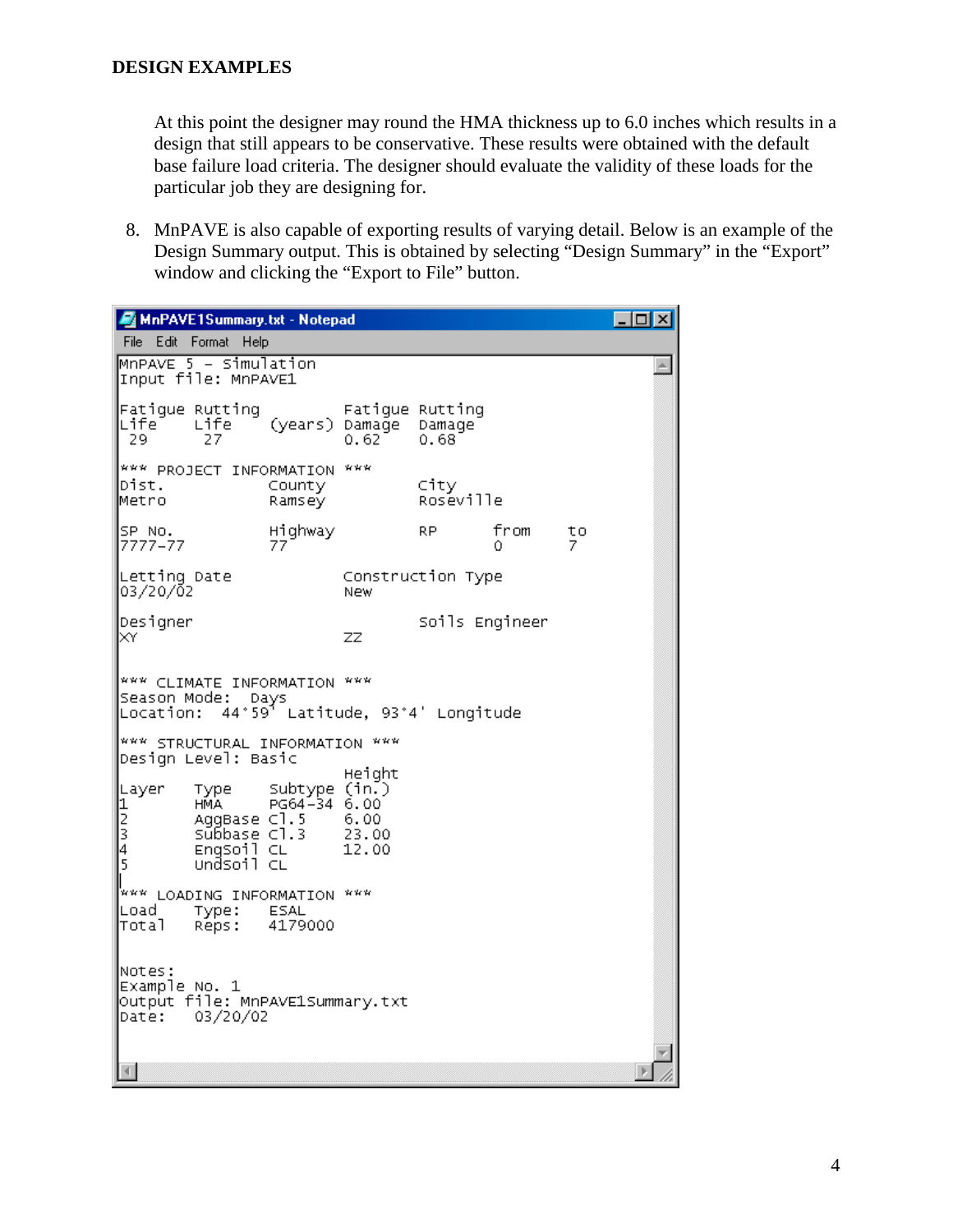### **Example 2 –Full Depth / Deep Strength Design**

Location: District 8, Redwood County

Design parameters: The predominant soil type encountered is Clay Loam. The design R-value is 12,  $ESALS = 4,179,000$ . Total depth required is 30 inches (ESALs greater than 1,000,000) unless chart gives greater thickness.

Grading: A 12 inch compaction subcut will be constructed.

### Full Depth Design

The initial thickness is determined from the full-depth design chart (12.2 inches HMA). Determine the "Z" depth  $(30 - 3 - 12 = 15$  inches select granular). Determine GE of this  $(15 \text{ x})$  $0.5 = 7.5$  inches). Next, adjust the R-value (using R-value chart this is found to be 29). Determine the new full-depth thickness with this adjusted R-value (10.6 inches, use 10.5). The new "Z" depth is  $30 - 3 - 10.5 = 16.5$  inches select granular. The final design is: 10.5 inches HMA, 3 inches Class 5, and 17 inches select granular.

### MnPAVE Design

- 1. Fill project information under Project Information window.
- 2. Open the Climate window, click on Redwood County in District 8.
- 3. Open Structure window; Input the above pavement structure obtained from the R-value design into MnPAVE. Since the design R-value of the engineered soil is known, the Intermediate level can be used for design. Input R=12 for Engineered Soil under Intermediate window.
- 4. Input design ESALs of 4,179,000 under the Traffic window.
- 5. The output is shown below: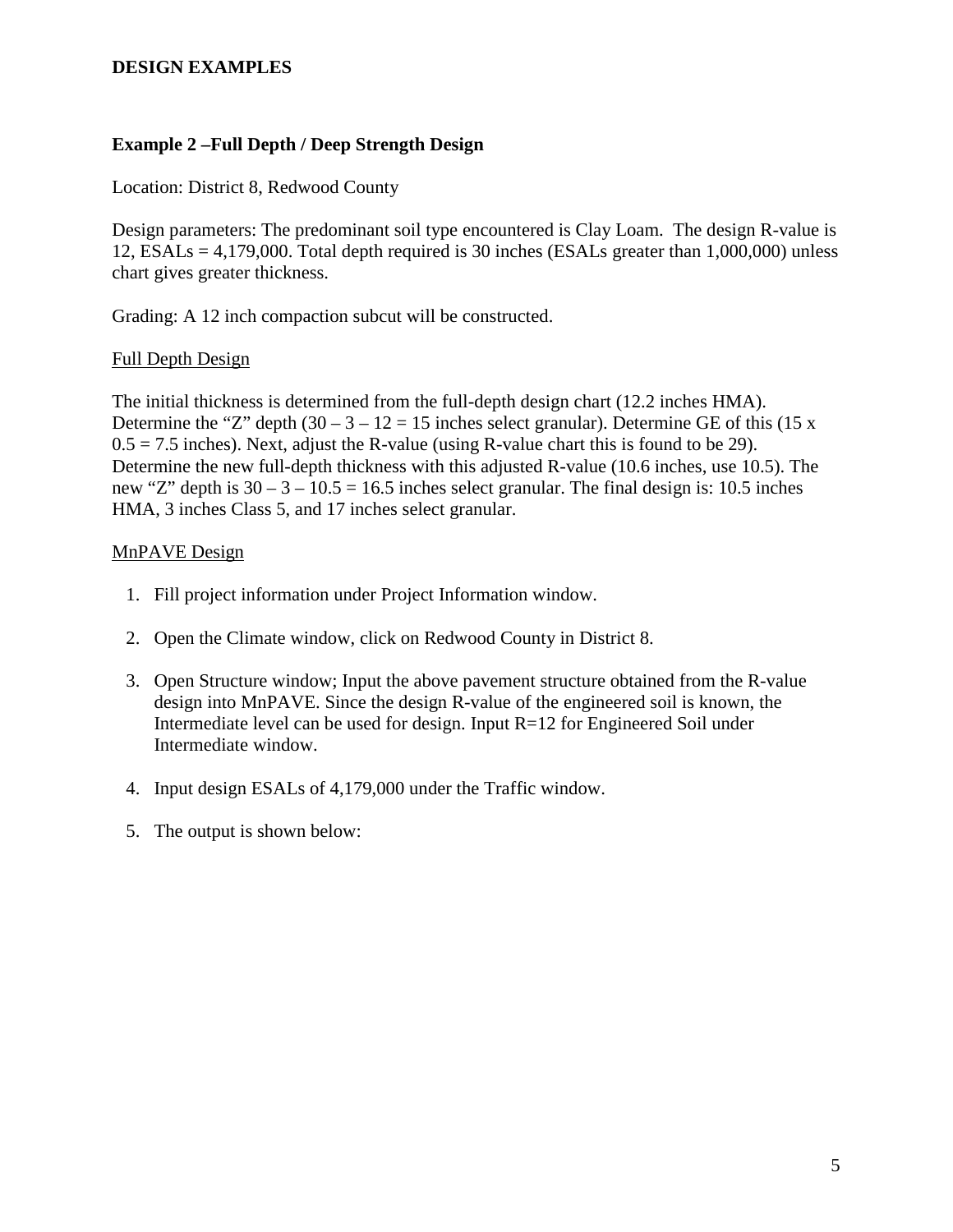| MnPAVE - MnPAVE1                                                                                                                                                                                                                                                                                          |                                                                                                                                                                       | $\Box$ D $\Box$   |
|-----------------------------------------------------------------------------------------------------------------------------------------------------------------------------------------------------------------------------------------------------------------------------------------------------------|-----------------------------------------------------------------------------------------------------------------------------------------------------------------------|-------------------|
| Edit View Window Help<br>File                                                                                                                                                                                                                                                                             |                                                                                                                                                                       |                   |
| * 4 ■ ● B  <br>C H<br>Π                                                                                                                                                                                                                                                                                   | $\mathbb{R}^2$<br>?                                                                                                                                                   |                   |
| MnPAVE1                                                                                                                                                                                                                                                                                                   |                                                                                                                                                                       | $\Box$ D $\times$ |
| ⊕ Life<br><b>Output</b><br>Damage<br>n.<br><b>Total Repetitions</b><br>Traffic Type<br><b>ESAL</b><br>4179000<br>Expected Life<br>Thickness Goal Seek<br>Layer $102030$<br>Years<br>$\text{Flat.} > \boxed{50}$ MnPAVE<br>MnPAVE<br>41<br>Rut.<br>Adjust Materials:<br>(in.)<br>÷<br>HMA: PG64-34<br>10.5 | Seasons   Batch Mode   Reliability  <br>Percent of Total Damage<br>Early<br>Late<br>Fall<br>Winter<br>Spring<br>Spring<br>Summer<br>8.6<br>0.2<br>13.6<br>77.3<br>0.4 |                   |
| $\frac{1}{2}$<br>AggBase: Cl.5<br>3<br>Subbase: SelGr<br>17<br>÷<br>EngSoil: CL<br>12<br>UndSoil: CL<br><i>infinite</i><br>Recalculate<br>Units:<br><br><b>⊙</b> English<br>Go Back to<br>Control Panel<br>C SI                                                                                           | 11.9<br>0.3<br>18.2<br>69.6<br>0<br>Export<br>⊙ Design Summary<br>C Damage Details<br>Export to File                                                                  |                   |
| For Help, press F1                                                                                                                                                                                                                                                                                        |                                                                                                                                                                       | NUM               |

As can be seen the deep strength thickness results in an extremely conservative design compared to the aggregate base thickness shown in the previous example.

6. Now select "Thickness Goal Seek" for the HMA layer to obtain: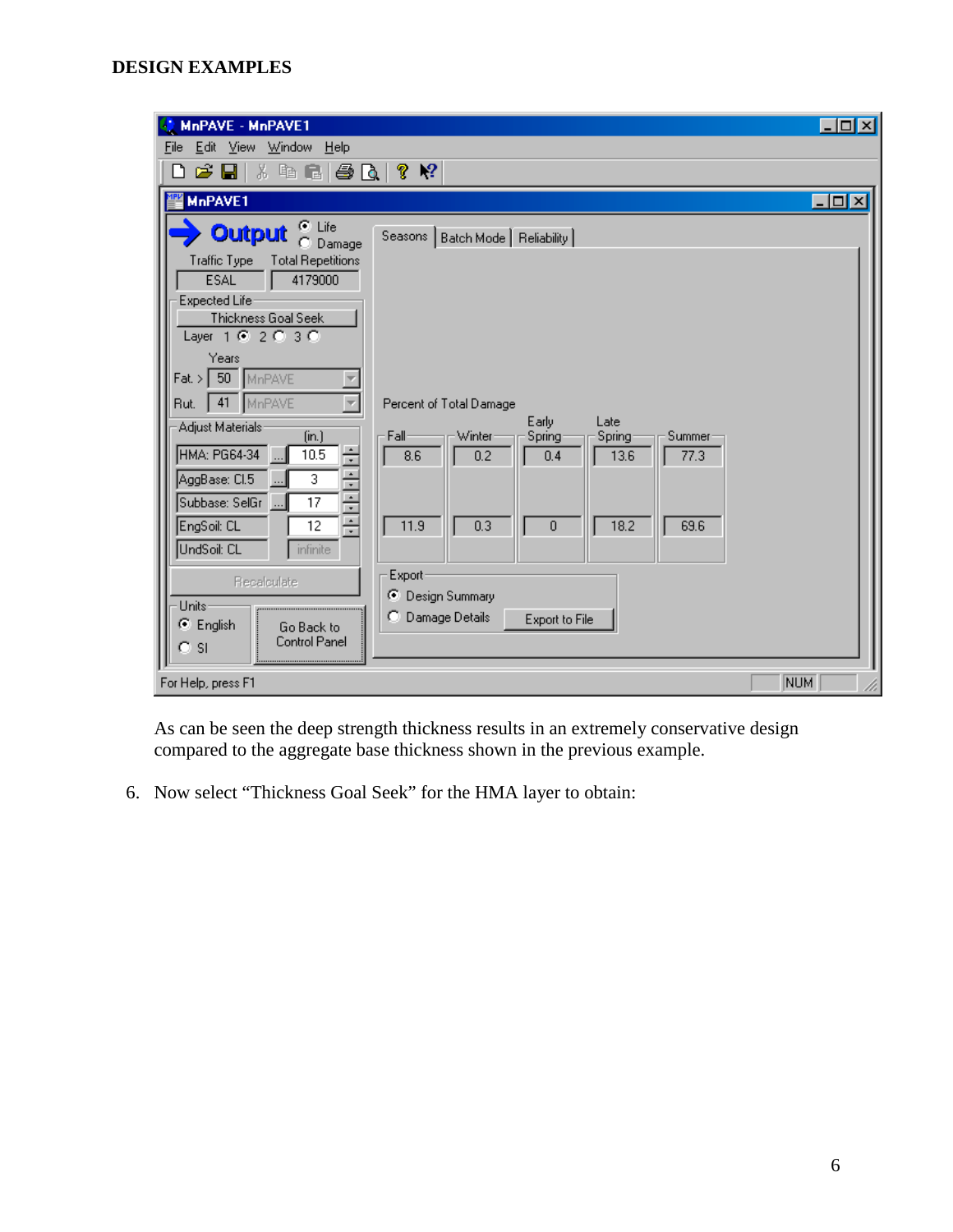| MnPAVE - MnPAVE1                                                                                                                                                                                                                                                                                                       |                                                                                                                                                                         | $  \_ \square  \times  $ |
|------------------------------------------------------------------------------------------------------------------------------------------------------------------------------------------------------------------------------------------------------------------------------------------------------------------------|-------------------------------------------------------------------------------------------------------------------------------------------------------------------------|--------------------------|
| Edit View Window Help<br>File                                                                                                                                                                                                                                                                                          |                                                                                                                                                                         |                          |
| 3. 轴 量<br>G H<br>60.<br>Г٦                                                                                                                                                                                                                                                                                             | $\mathbf{P}$<br>P.                                                                                                                                                      |                          |
| MnPAVE1                                                                                                                                                                                                                                                                                                                |                                                                                                                                                                         | $ \Box$ $\times$         |
| ় Life<br><b>Output</b><br>Damage<br>n<br>Traffic Type<br><b>Total Repetitions</b><br><b>ESAL</b><br>4179000<br>Expected Life<br><b>Communications</b> Seek<br>Layer $162030$<br>Years<br>44<br>Fat.<br>MnPAVE<br>20<br>MnPAVE<br>Rut.<br>Adjust Materials:<br>(in.)<br>Ė<br>HMA: PG64-34<br>7.4<br>AggBase: Cl.5<br>3 | Seasons   Batch Mode   Reliability  <br>Percent of Total Damage<br>Early<br>Late<br>Fall-<br>Winter<br>Spring<br>Spring<br>Summer<br>10.1<br>0.2<br>0.7<br>15.8<br>73.3 |                          |
| $\cdot$ $\cdot$ $\cdot$ $\cdot$ $\cdot$<br>Subbase: SelGr<br>17<br>EngSoil: CL<br>12<br>UndSoil: CL<br>infinite<br>Recalculate<br>Units-<br>C English<br>Go Back to<br>Control Panel<br>-SI                                                                                                                            | 14.1<br>0.3<br>21.4<br>64.2<br>0<br>Export<br>⊙ Design Summary<br>Damage Details<br>Export to File                                                                      |                          |
| For Help, press F1                                                                                                                                                                                                                                                                                                     | <b>NUM</b>                                                                                                                                                              |                          |

This results in a total structural thickness that is less than the minimum required 30 inches so if this were an actual design you would need to add several inches of Select Granular.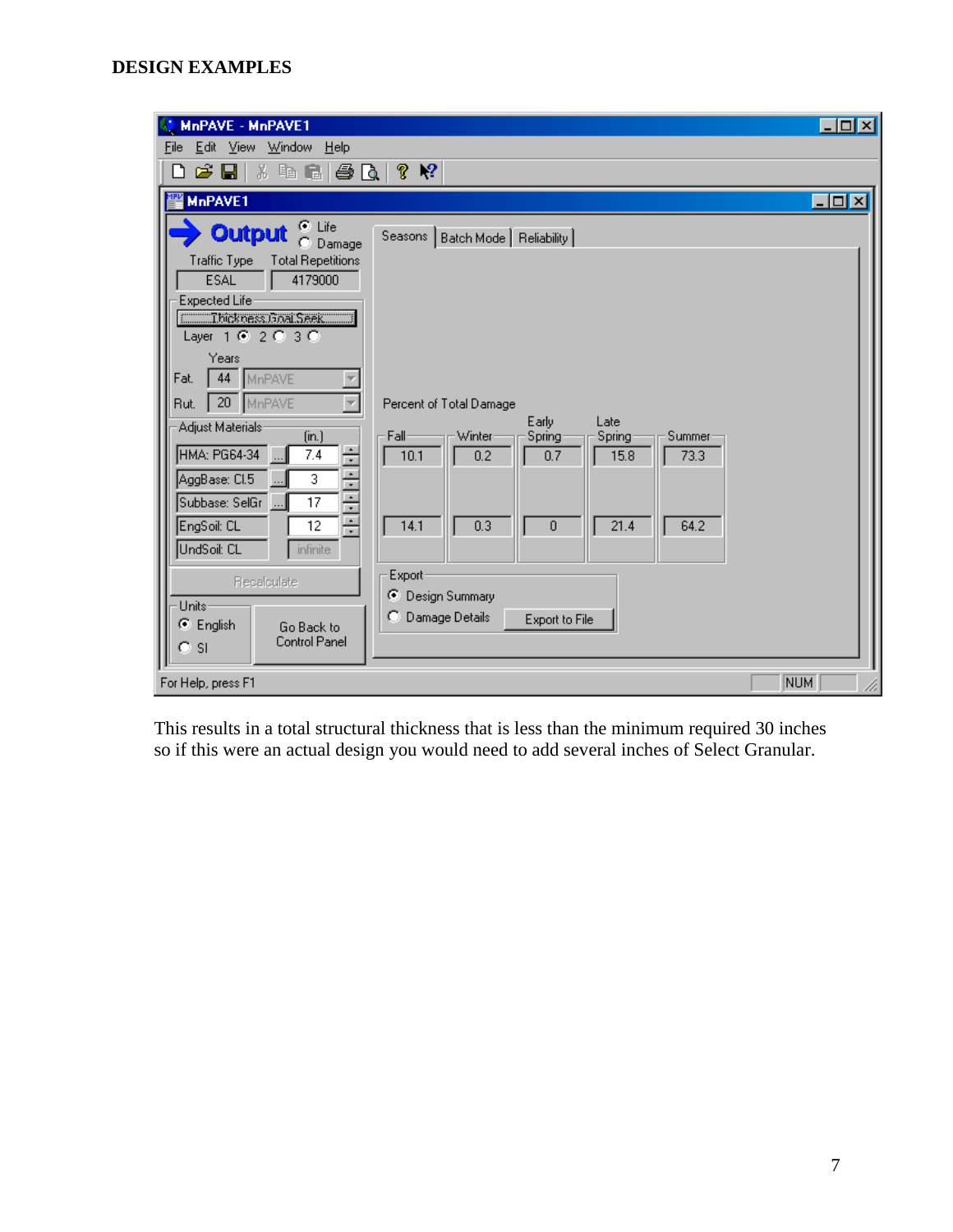# **Example 3 – Mn/DOT project (Aggregate Base Design)**

Location: District 6, Fillmore County

Soil Type(s): Silt loam.

Available test data: A total of 10 samples were tested for R-value. The mean value was 13 with a standard deviation of 3.

Given information: Design  $ESALS = 1,905,000$ . Construct top 2 feet of grading subgrade with Select Granular.

## R-Value Design

The design chart gives the following minimum thicknesses: 5.4 inches HMA, 6.0 inches Class 6, 6.0 inches Class 4, and 19.1 inches Class 3. Convert part of the Class 3 to Select Granular which leaves approximately 3 inches of Class 3. The final design is: 5.5 inches HMA, 6.0 inches Class 6, 6.0 inches Class 4, 3.0 inches Class 3, and 24 inches Select Granular.

## MnPAVE Design

- 1. Since R-value is known, the designer can use Intermediate level. Input R-value=10 in the Intermediate window. Combine 6.0 inches Class 4 and 3 inches Class 3 to 9 inches Class 3 and use Sand as Engineered Soil to model Select Granular.
- 2. In the Traffic window, input design ESALs of 1,905,000.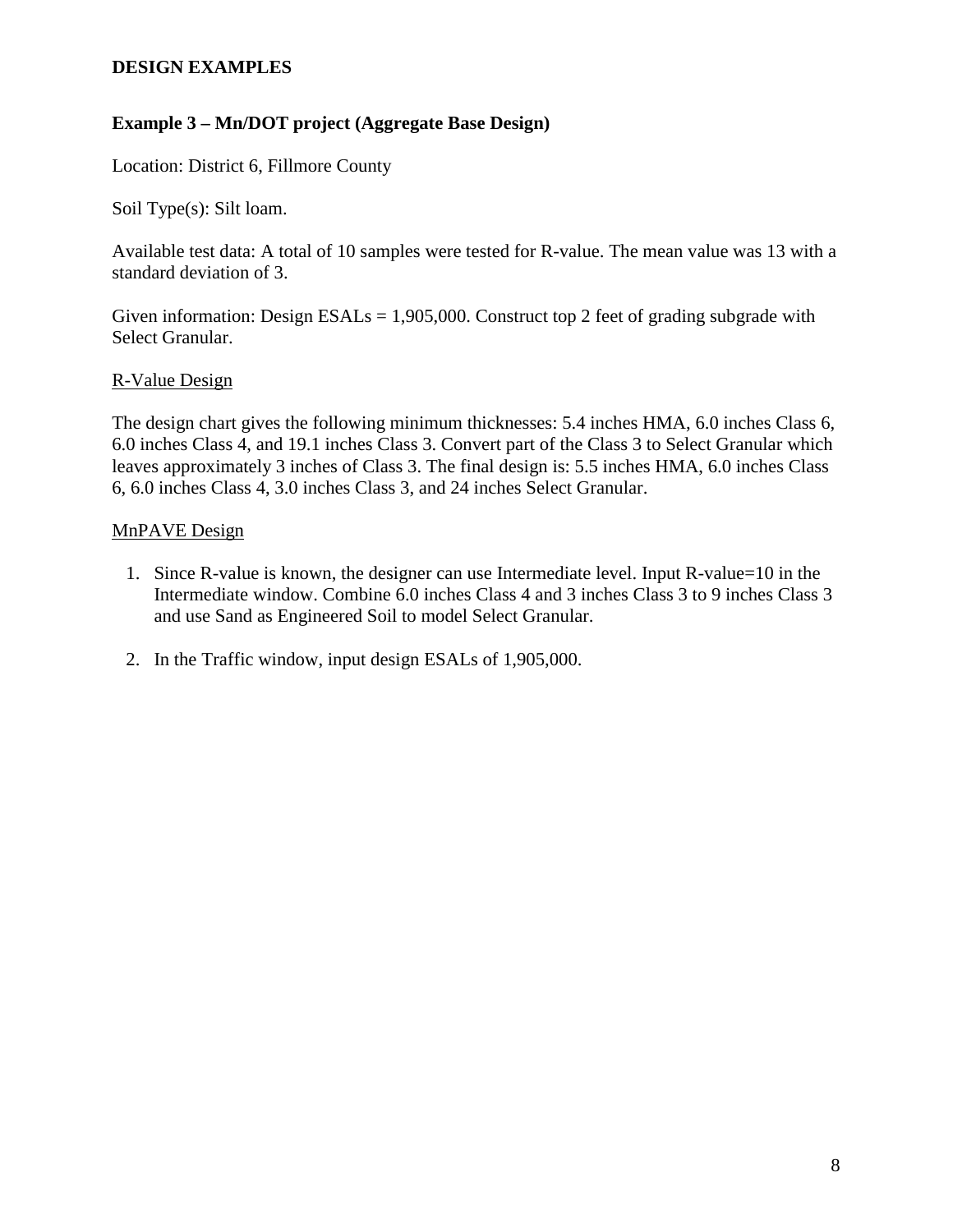3. The output is shown below:

| MnPAVE - MnPAVE1                                                              |                                                                | $\Box$ o $\boxtimes$ |
|-------------------------------------------------------------------------------|----------------------------------------------------------------|----------------------|
| Edit View Window Help<br>File                                                 |                                                                |                      |
| ※ 唯 信 <br>60.<br>n<br>G H                                                     | ଙ୍<br>$\mathbf{P}$                                             |                      |
| MnPAVE1                                                                       |                                                                | $\Box$ o $\Box$      |
| C Life<br><b>Output</b><br>Damage<br>Traffic Type<br><b>Total Repetitions</b> | Seasons   Batch Mode   Reliability                             |                      |
| <b>ESAL</b><br>1905000                                                        |                                                                |                      |
| Expected Life<br>Thickness Goal Seek<br>Layer $1002030$                       |                                                                |                      |
| Years<br>42<br>Fat.<br>MnPAVE                                                 |                                                                |                      |
| $31 -$<br>MnPAVE<br>Rut.                                                      | Percent of Total Damage                                        |                      |
| Adjust Materials<br>(in.)                                                     | Early<br>Late<br>Fall-<br>Winter<br>Spring<br>Spring<br>Summer |                      |
| HMA: PG58-34<br>5.5<br>$\overline{6}$                                         | 11.9<br>0.2<br>1.2<br>18.9<br>67.9                             |                      |
| 아시아<br>AggBase: CI.5<br>Subbase: Cl.3<br>9                                    |                                                                |                      |
| EngSoil: Sa<br>24                                                             | 15.6<br>0.6<br>24<br>59.7<br>0                                 |                      |
| UndSoil: SiL<br><i>infinite</i>                                               |                                                                |                      |
| Recalculate                                                                   | Export<br>C Design Summary                                     |                      |
| Units-                                                                        | o<br>Damage Details<br>Export to File                          |                      |
| C English<br>Go Back to<br>Control Panel<br><b>SI</b>                         |                                                                |                      |
| For Help, press F1                                                            | NUM                                                            |                      |

4. Since the design is conservative try using "Thickness Goal Seek" to refine the design. This results in the following warning for base bearing capacity:

| <b>Allowable Stress Results</b>                         |                                                 |                       |                                                  |
|---------------------------------------------------------|-------------------------------------------------|-----------------------|--------------------------------------------------|
| AggBase: Cl.5<br>Material:<br>Location: Middle of layer |                                                 |                       | Adjust Layer 1 Thickness<br>to Meet Requirements |
| 6<br>с<br>psi                                           | (Results based on Class 5)<br>laboratory tests) |                       | Close                                            |
| 24<br>۰                                                 | Current<br>Thickness                            | Required<br>Thickness |                                                  |
| Layer 1 Thickness (in.)                                 | 4.3                                             | 5.6                   | Always show                                      |
| $\sigma_{1-psi}$                                        | 25.16                                           | 18.12                 | this window                                      |
| $\sigma_{3-psi}$                                        | n                                               | 0                     | Show if                                          |
| $\sigma_{\text{l critical}}$ psi                        | 18.48                                           | 18.48                 | ⊽<br>material fails                              |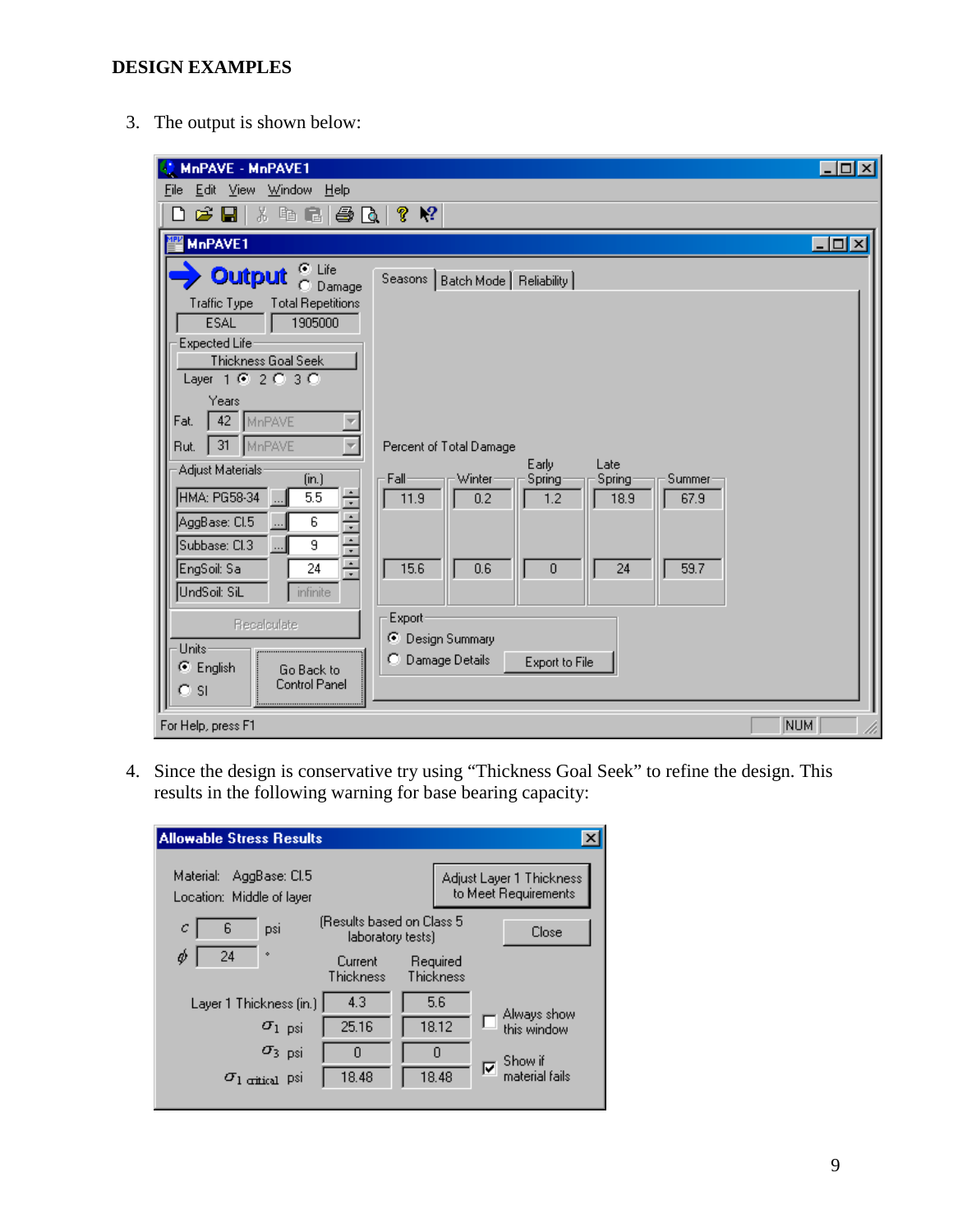If the HMA layer is adjusted to meet the requirements we obtain the following result:

| MnPAVE - MnPAVE1                                                                                                                                                                                                                                                                                                                                                                                                                                                                                                               |                                                                                                                                                                                                                                                                                  | $\Box$ o $\boxtimes$ |
|--------------------------------------------------------------------------------------------------------------------------------------------------------------------------------------------------------------------------------------------------------------------------------------------------------------------------------------------------------------------------------------------------------------------------------------------------------------------------------------------------------------------------------|----------------------------------------------------------------------------------------------------------------------------------------------------------------------------------------------------------------------------------------------------------------------------------|----------------------|
| Edit View Window Help<br>File                                                                                                                                                                                                                                                                                                                                                                                                                                                                                                  |                                                                                                                                                                                                                                                                                  |                      |
| C H<br><b>* 4 日 日 1 日 1</b><br>۱۹                                                                                                                                                                                                                                                                                                                                                                                                                                                                                              | $\mathbf{P}$<br>?                                                                                                                                                                                                                                                                |                      |
| MnPAVE1                                                                                                                                                                                                                                                                                                                                                                                                                                                                                                                        |                                                                                                                                                                                                                                                                                  | $\Box$ olx           |
| $\bullet$ Life<br><b>Output</b><br>Damage<br>n<br>Traffic Type<br><b>Total Repetitions</b><br>1905000<br><b>ESAL</b><br>Expected Life<br><b>Communications</b> Seek<br>Layer 1 @ 2 @ 3 @<br>Years<br>44<br>MnPAVE<br>Fat.<br>31<br>MnPAVE<br>Rut.<br>Adjust Materials<br>(in.)<br>$+1 - 1 - 1 - 1 - 1 -$<br>HMA: PG58-34<br>5.6<br>AggBase: Cl.5<br>6<br>Subbase: Cl.3<br>$\overline{9}$<br>EngSoil: Sa<br>24<br>UndSoil: SiL<br><i>infinite</i><br><b>Recalculate</b><br>Units <sup>®</sup><br><b>⊙</b> English<br>Go Back to | Seasons   Batch Mode   Reliability  <br>Percent of Total Damage<br>Early<br>Late<br>-Winter<br>∙Fall-<br>Spring<br>Spring<br>Summer<br>11.7<br>0.2<br>18.7<br>68.3<br>1.1<br>15.4<br>0.6<br>23.7<br>60.2<br>0<br>Export-<br>C Design Summary<br>Damage Details<br>Export to File |                      |
| <b>Control Panel</b><br><b>SI</b>                                                                                                                                                                                                                                                                                                                                                                                                                                                                                              |                                                                                                                                                                                                                                                                                  |                      |
| For Help, press F1                                                                                                                                                                                                                                                                                                                                                                                                                                                                                                             |                                                                                                                                                                                                                                                                                  | <b>NUM</b>           |

5. Now try rounding the HMA thickness up or down to 6 or 5.5 inches. As it turns out, a thickness of 5.5 inches, even though it is less than the recommended 5.9 inches, still satisfies the base bearing capacity requirements. This example demonstrates the multiple levels of failure criterion of the procedure. In this case, the bearing capacity of the aggregate base controls the design.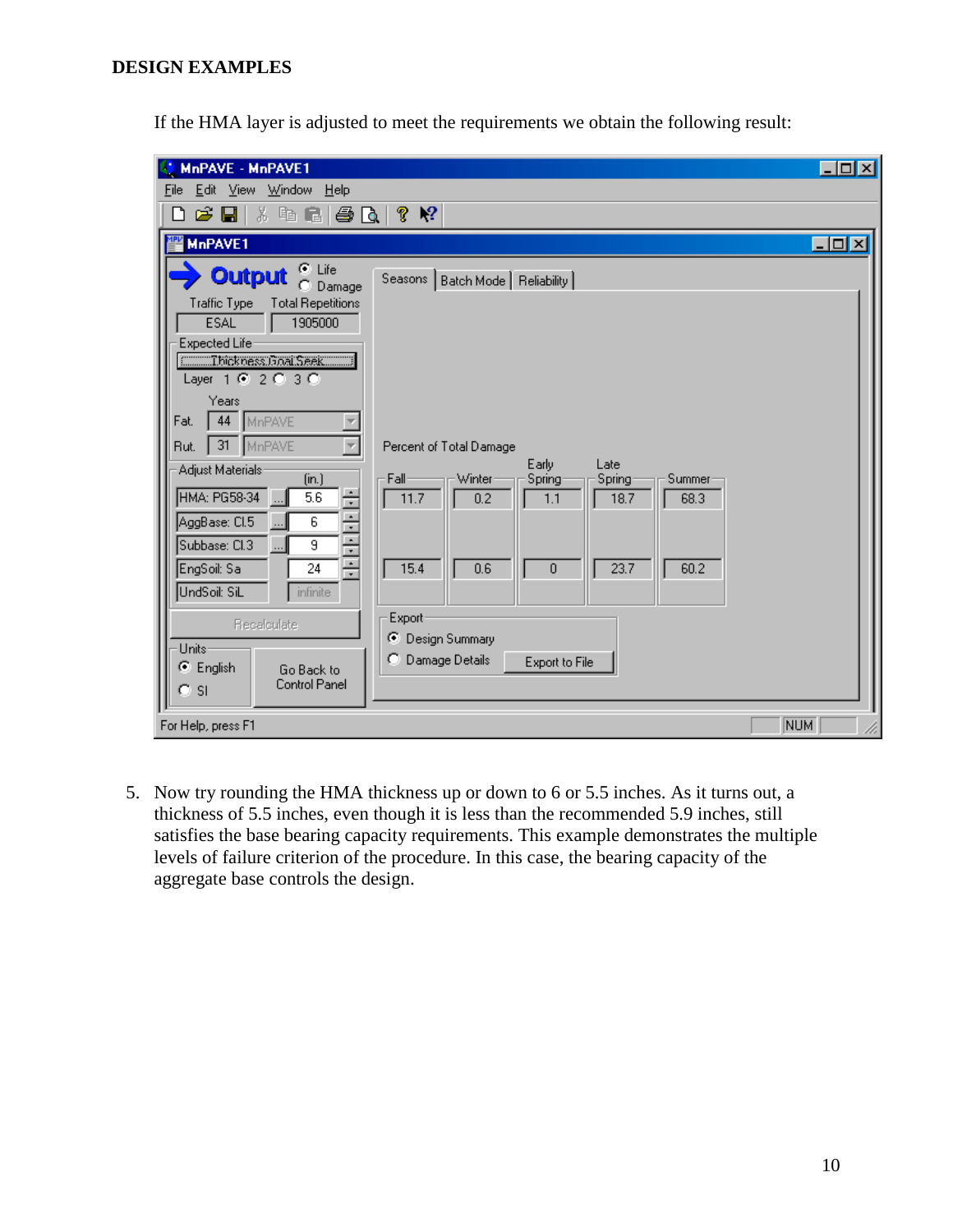| MnPAVE - MnPAVE1                                                   |                                                                | $  \cdot  $ ol $  \times  $ |
|--------------------------------------------------------------------|----------------------------------------------------------------|-----------------------------|
| Edit View Window Help<br>File                                      |                                                                |                             |
| ※ 49 ■   ● △  <br>G H<br>◘                                         | $\mathbb{R}^2$<br>ଙ୍                                           |                             |
| MnPAVE1                                                            |                                                                | $\Box$ D $\times$           |
| $\bullet$ Life<br><b>Output</b><br>Damage<br>n                     | Seasons   Batch Mode   Reliability                             |                             |
| Traffic Type<br><b>Total Repetitions</b><br><b>ESAL</b><br>1905000 |                                                                |                             |
| Expected Life                                                      |                                                                |                             |
| Thickness Goal Seek<br>Layer $1 \circ 2 \circ 3 \circ$             |                                                                |                             |
| Years                                                              |                                                                |                             |
| 42 MnPAVE<br>Fat.                                                  |                                                                |                             |
| 31 MnPAVE<br>Rut.                                                  | Percent of Total Damage                                        |                             |
| Adjust Materials:<br>(in.)                                         | Early<br>Late<br>Winter<br>Fall-<br>Spring<br>Summer<br>Spring |                             |
| ÷<br>HMA: PG58-34<br>5.5                                           | 11.9<br>0.2<br>67.9<br>1.2<br>18.9                             |                             |
| AggBase: Cl.5<br>6                                                 |                                                                |                             |
| 1111111<br>Subbase: Cl.3<br>9<br>$\overline{\phantom{a}}$          |                                                                |                             |
| EngSoil: Sa<br>24                                                  | 15.6<br>0.6<br>24<br>59.7<br>0                                 |                             |
| UndSoil: SiL<br><i>infinite</i>                                    |                                                                |                             |
| <b>Recalculate</b>                                                 | Export                                                         |                             |
| Units:                                                             | ⊙ Design Summary                                               |                             |
| <b>⊙</b> English<br>Go Back to<br><b>Control Panel</b><br>$C$ SI   | C Damage Details<br>Export to File                             |                             |
| For Help, press F1                                                 |                                                                | <b>NUM</b>                  |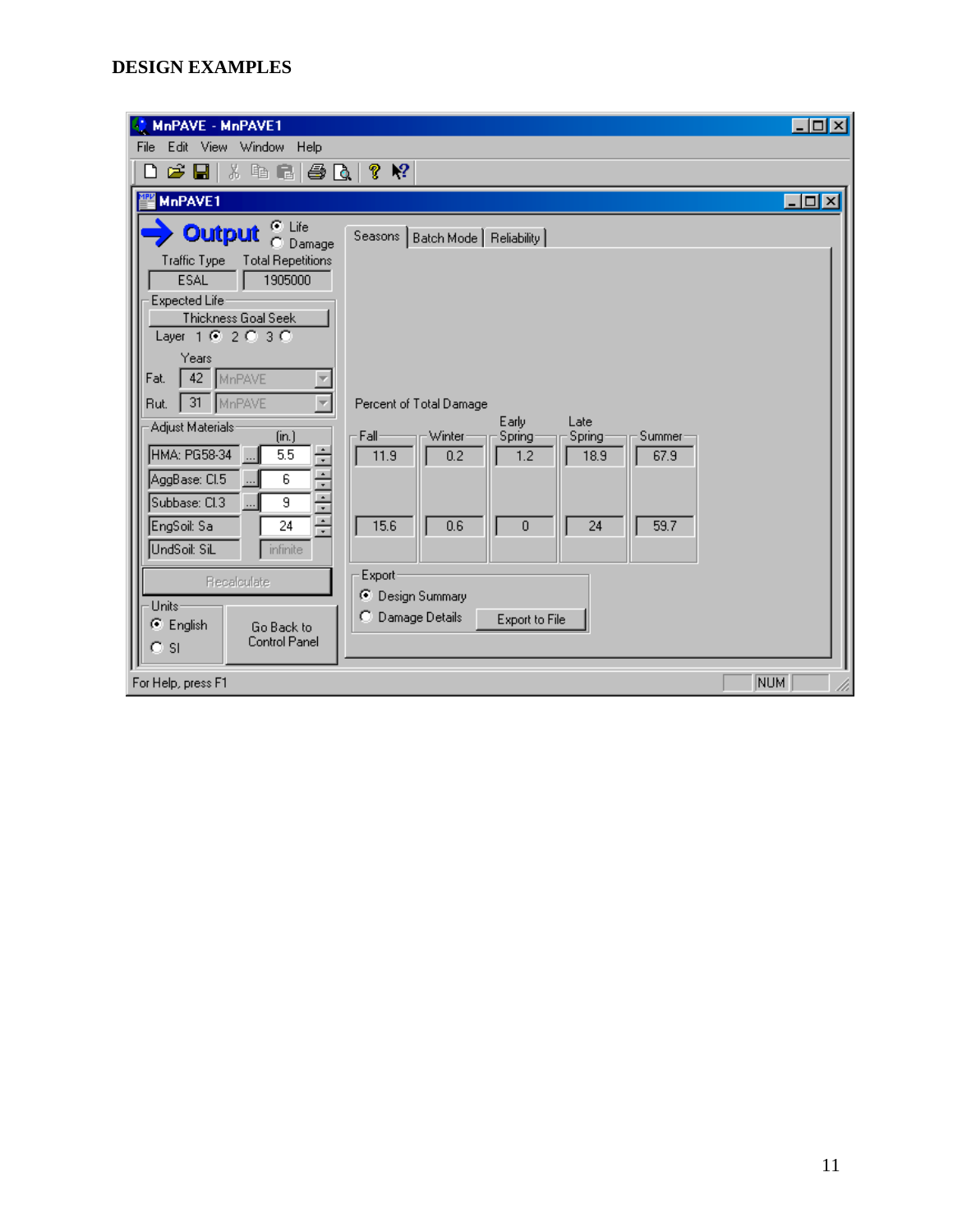# **Example 4 – Soil Factor Design**

Location: Metro County

Soil Type: Clay loam, A-6

Available test data: Samples indicate this project has a Soil Factor of 100.

Given Information: Design  $HCAADT = 450$  and measured  $ESALs = 629,000$ , Urban section – construct top 2 feet of grading subgrade with Select Granular.

Analysis: The design soil factor is 100.

### Soil Factor Design

The design chart gives the following minimum thicknesses: 3.5 inches HMA, 6.0 inches of Class 6, 15.0 inches of Class 4 subbase.

### MnPAVE Design

1.Since the R-value of subgrade soil is unknown, use Basic level for the design. Input the above pavement structure into MnPAVE and use Sand to model Select Granular. Substitute Class 4 by Class 3.

2.In the Traffic window, input the design ESALs of 629,000, estimated annual growth rate of 3% and the expected heaviest axle weight. In this case, the heaviest single tire axle weight is 12,000 lbs and the heaviest dual tire axle weight is 20,000 lbs.

3. MnPAVE gives the following warning and shows that the required minimum HMA thickness is 4 inches. The designer may use the required thickness suggested by MnPAVE by click on " Adjust Layer 1 Thickness to Meet Requirements." However, if the designer does not want to use the required thickness, the designer can ignore this warning by click on "Close." In this case, the minimum 4 inches of HMA thickness suggested by MnPAVE is used and the design is shown below.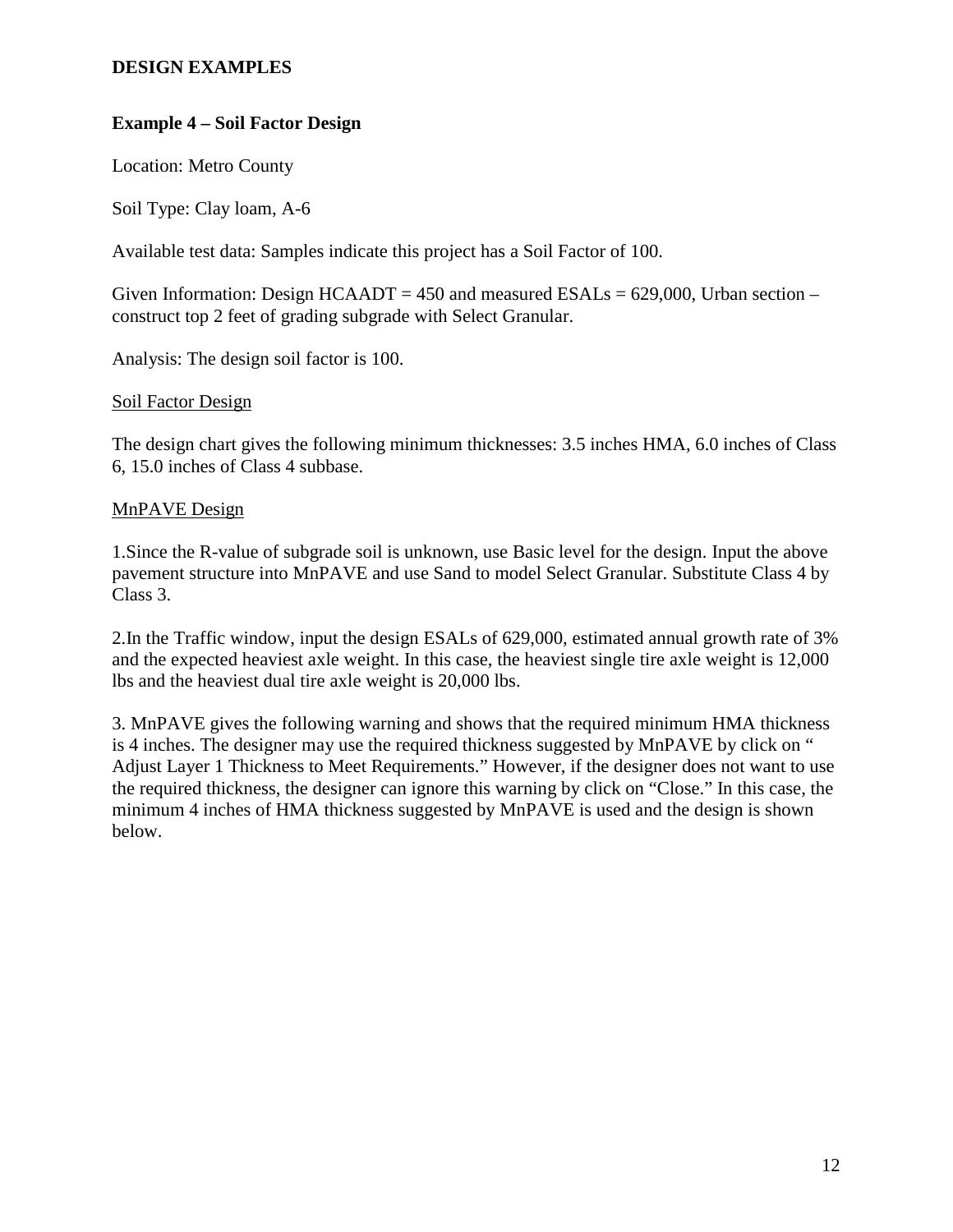| <b>Allowable Stress Results</b>                         |                                                |                       |                                                  |
|---------------------------------------------------------|------------------------------------------------|-----------------------|--------------------------------------------------|
| Material:<br>AggBase: Cl.6<br>Location: Middle of layer |                                                |                       | Adjust Layer 1 Thickness<br>to Meet Requirements |
| 6<br>с<br>psi                                           | (Results based on Class 5<br>laboratory tests) |                       | Close                                            |
| 24<br>۰                                                 | Current<br>Thickness                           | Required<br>Thickness |                                                  |
| Layer 1 Thickness (in.)                                 | 3.5                                            | 4                     | Always show                                      |
| $\sigma_{1-psi}$                                        | 21.28                                          | 18.46                 | this window                                      |
| $\sigma_3$ psi                                          | n                                              | 0                     | Show if                                          |
| $\sigma_{\text{l critical}}$ psi                        | 18.48                                          | 18.48                 | ঢ়<br>material fails                             |

| MnPAVE - MnPAVE1                                                                                                                                                                                                                                                                                                                                                                                                                                                                                            | - 미지                                                                                                                                                                                                                                                                                    |
|-------------------------------------------------------------------------------------------------------------------------------------------------------------------------------------------------------------------------------------------------------------------------------------------------------------------------------------------------------------------------------------------------------------------------------------------------------------------------------------------------------------|-----------------------------------------------------------------------------------------------------------------------------------------------------------------------------------------------------------------------------------------------------------------------------------------|
| Edit<br>Window<br>File<br>– ⊻iew<br>Help                                                                                                                                                                                                                                                                                                                                                                                                                                                                    |                                                                                                                                                                                                                                                                                         |
| <b>* 4 - 1 - 4 - 1</b><br>C H                                                                                                                                                                                                                                                                                                                                                                                                                                                                               | ?<br>$\mathbb{R}^2$                                                                                                                                                                                                                                                                     |
| <b>MnPAVE1</b>                                                                                                                                                                                                                                                                                                                                                                                                                                                                                              |                                                                                                                                                                                                                                                                                         |
| G Life<br><b>Output</b><br>n<br>Damage<br>Traffic Type<br><b>Total Repetitions</b><br>629000<br><b>ESAL</b><br>Expected Life<br>Thickness Goal Seek<br>Layer $1 \circledcirc 2 \circledcirc 3 \circledcirc$<br>Years<br>34 <sup>7</sup><br>MnPAVE<br>Fat.<br>Rut.> 50 MnPAVE<br>Adjust Materials:<br>(in.)<br><u> 사람 사람 사람</u><br>HMA: PG58-34<br>4<br>AggBase: CI.6<br>6<br>Subbase: Cl.3<br>15<br>EngSoil: Sa<br>24<br>UndSoil: CL<br><i>infinite</i><br>Recalculate<br>Units-<br>C English<br>Go Back to | Seasons   Batch Mode   Reliability  <br>Percent of Total Damage<br>Early<br>Late<br>Fall<br>Winter<br>Summer<br>Spring<br>Spring<br>13.2<br>2.3<br>21<br>63.3<br>0.1<br>27.9<br>18.6<br>0.5<br>$\overline{0}$<br>53<br>Export<br>⊙ Design Summary<br>C Damage Details<br>Export to File |
| Control Panel<br>$C$ SI                                                                                                                                                                                                                                                                                                                                                                                                                                                                                     |                                                                                                                                                                                                                                                                                         |
|                                                                                                                                                                                                                                                                                                                                                                                                                                                                                                             |                                                                                                                                                                                                                                                                                         |
|                                                                                                                                                                                                                                                                                                                                                                                                                                                                                                             |                                                                                                                                                                                                                                                                                         |
| For Help, press F1                                                                                                                                                                                                                                                                                                                                                                                                                                                                                          |                                                                                                                                                                                                                                                                                         |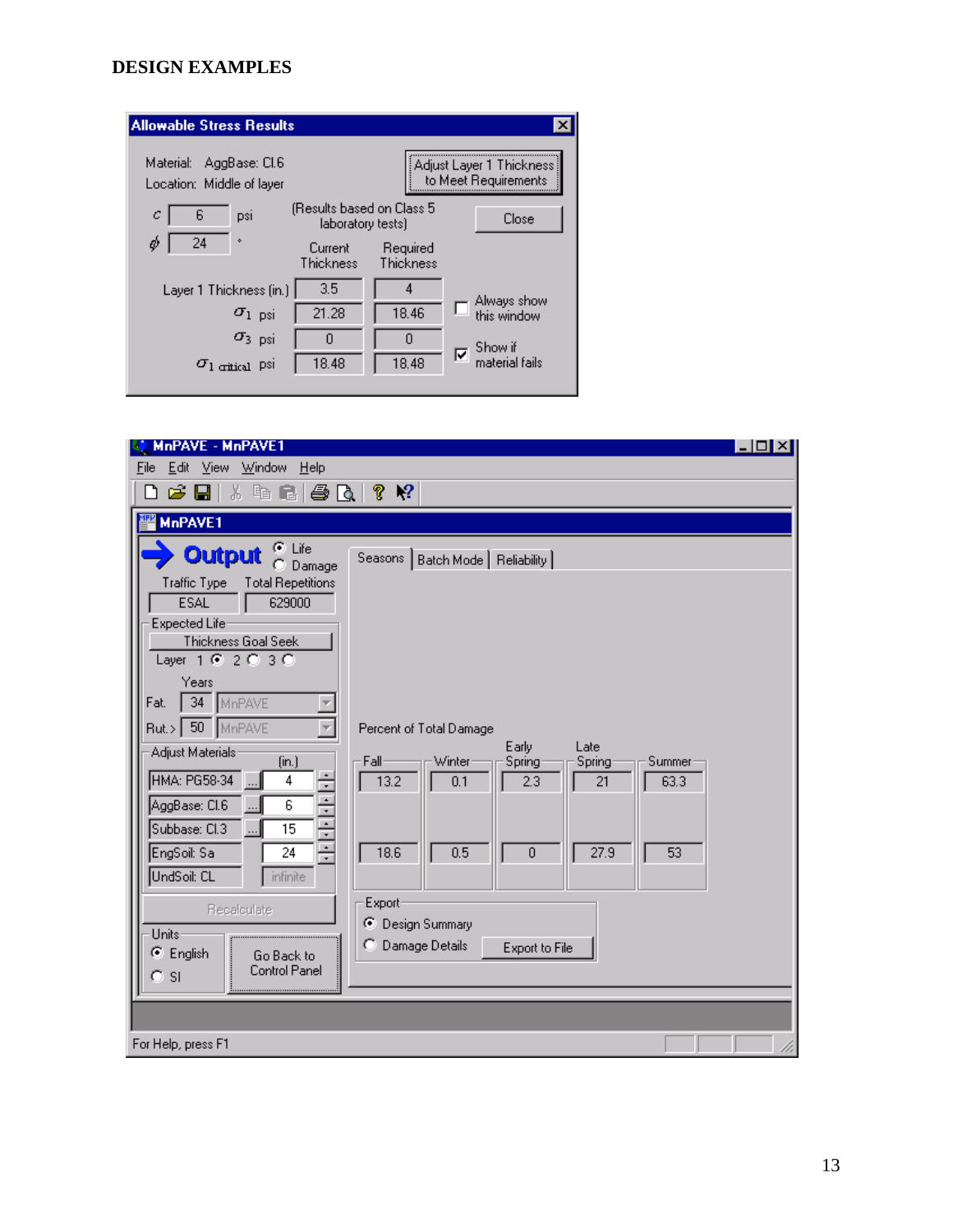MnPAVE shows that the design rutting life is greater than 50 years. So, this design is conservative. The designer can try to adjust Class 3 thickness so that the rutting life is close to 20 years.

4. Now, use "Thickness Goal Seek" function and select "Layer 3" to obtain the thickness of Class 3 layer. In this case, the rutting life has reached 20 years when Class 3 layer thickness is 2 inches (See the output below).

| MnPAVE - MnPAVE1                                                                                                                                                                           |                                                                                                                                                                       | $\Box$ $\times$ |
|--------------------------------------------------------------------------------------------------------------------------------------------------------------------------------------------|-----------------------------------------------------------------------------------------------------------------------------------------------------------------------|-----------------|
| Eile<br>Edit<br>Window<br>– <u>V</u> iew<br>He                                                                                                                                             |                                                                                                                                                                       |                 |
| G H                                                                                                                                                                                        | ?<br>$\mathbf{P}$                                                                                                                                                     |                 |
| MnPAVE1                                                                                                                                                                                    |                                                                                                                                                                       |                 |
| C Life<br>Output<br>O<br>Damage<br><b>Traffic Type</b><br><b>Total Repetitions</b><br><b>ESAL</b><br>629000<br>Expected Lifer<br><b>Communications</b> Seek<br>Layer 1 0 2 0 3 0<br>Years  | Seasons   Batch Mode   Reliability                                                                                                                                    |                 |
| $33-$<br>MnPAVE<br>Fat.<br>21 MnPAVE<br>Rut.<br>Adjust Materials:<br>(in.)<br>÷<br>HMA: PG58-34<br>4<br>中国中国<br>AggBase: Cl.6<br>6<br>Subbase: Cl.3<br>$\overline{c}$<br>EngSoil: Sa<br>24 | Percent of Total Damage<br>Early<br>Late<br>Fall-<br>Winter<br>Spring<br>Spring<br>Summer<br>13.6<br>0.2<br>62.4<br>2.4<br>21.4<br>15.2<br>2.2<br>0.6<br>23.3<br>58.8 |                 |
| UndSoil: CL<br>infinite<br>Recalculate<br>Units-<br>C English<br>Go Back to<br><b>Control Panel</b><br><b>SI</b><br>О.                                                                     | Export<br>⊙ Design Summary<br>C Damage Details<br>Export to File                                                                                                      |                 |
| For Help, press F1                                                                                                                                                                         |                                                                                                                                                                       |                 |

5. Check the required minimum pavement structural thickness of 30 inches (if it is required)

 $4+6+2+24 = 38$  inches > 30 inches. OK.

6. Considering construction feasibility, the designer may convert 2 inches of Class 3 to 2 inches of Class 6, which results in a conservative design. See the design summary below for the final design. Attach the design summary to your design recommendation.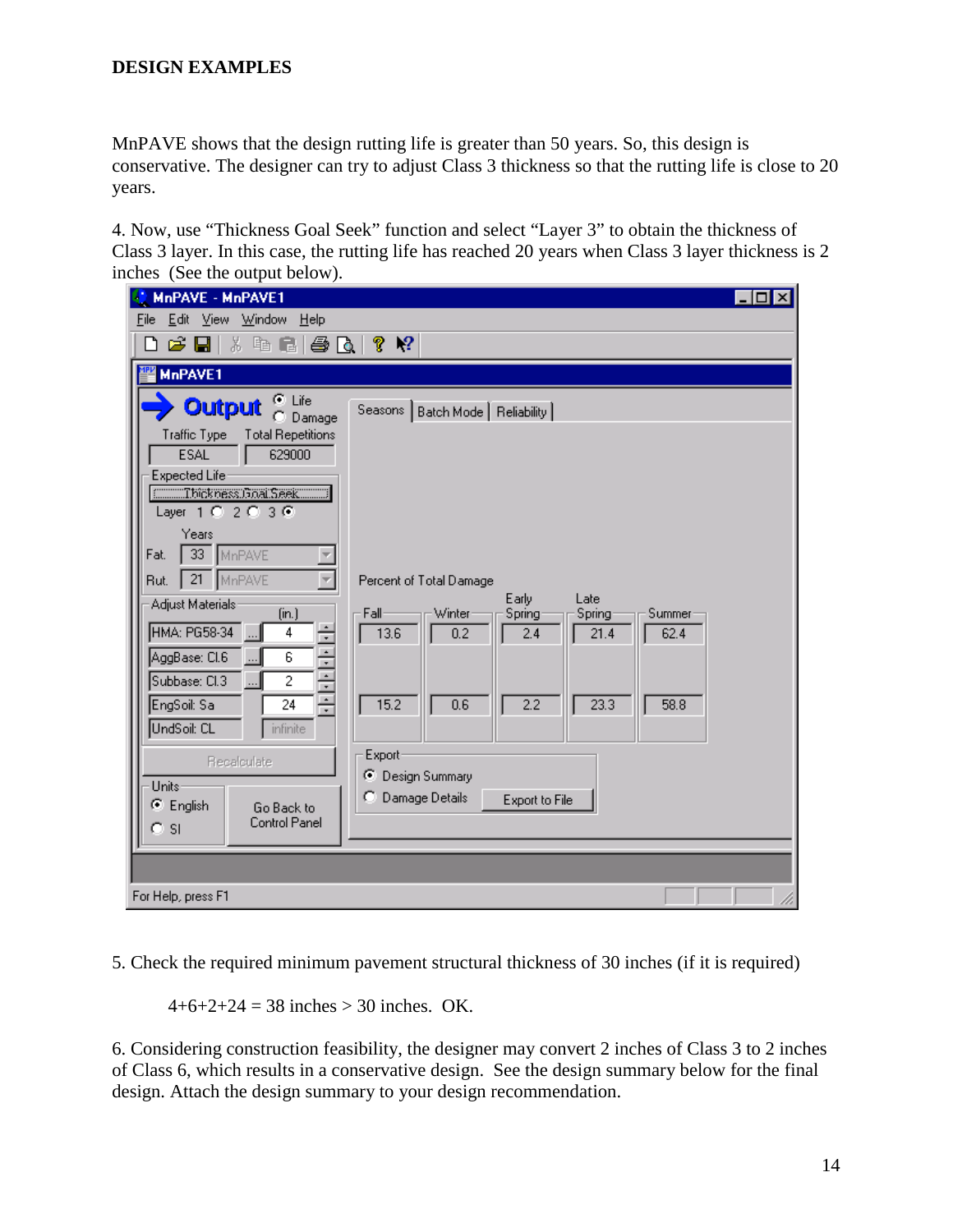**Summary(SFexample4).txt - Notepad**  $\Box$ o $\Box$ File Edit Search Help MnPAVE 5 - Simulation  $\blacktriangle$ Input file: MnPAVE1 **Fatigue Rutting Fatique Rutting** Life Life (years) Damage Damage 36  $21$  $0.46$  $0.91$ \*\*\* PROJECT INFORMATION \*\*\* Dist. County City |Metro Ramsey lsp No. Highway from **RP** to lxxxxx xxx **xxxx** xxx Letting Date **Construction Tupe** 83/18/02 xxxx Designer Soils Engineer **xxxxx xxxxxx \*\*\* CLIMATE INFORMATION \*\*\*** Season Mode: Days Location: 45°0' Latitude, 93°6' Longitude **\*\*\* STRUCTURAL INFORMATION \*\*\*** Design Level: Basic Height |Layer Tupe Subtupe (in.) PG58-34 4.00 1 **HMA** l2 AqqBase Cl.6 8.00 l3. EngSoil Sa 24.00 l4 UndSoil CL \*\*\* LOADING INFORMATION \*\*\* |Load Type: **ESAL Total Reps:** 629000 |Notes: County Road Design Output file: Summary(SFexample4).txt Date: 03/20/02  $\left\langle \cdot \right\rangle$  $\blacktriangleright$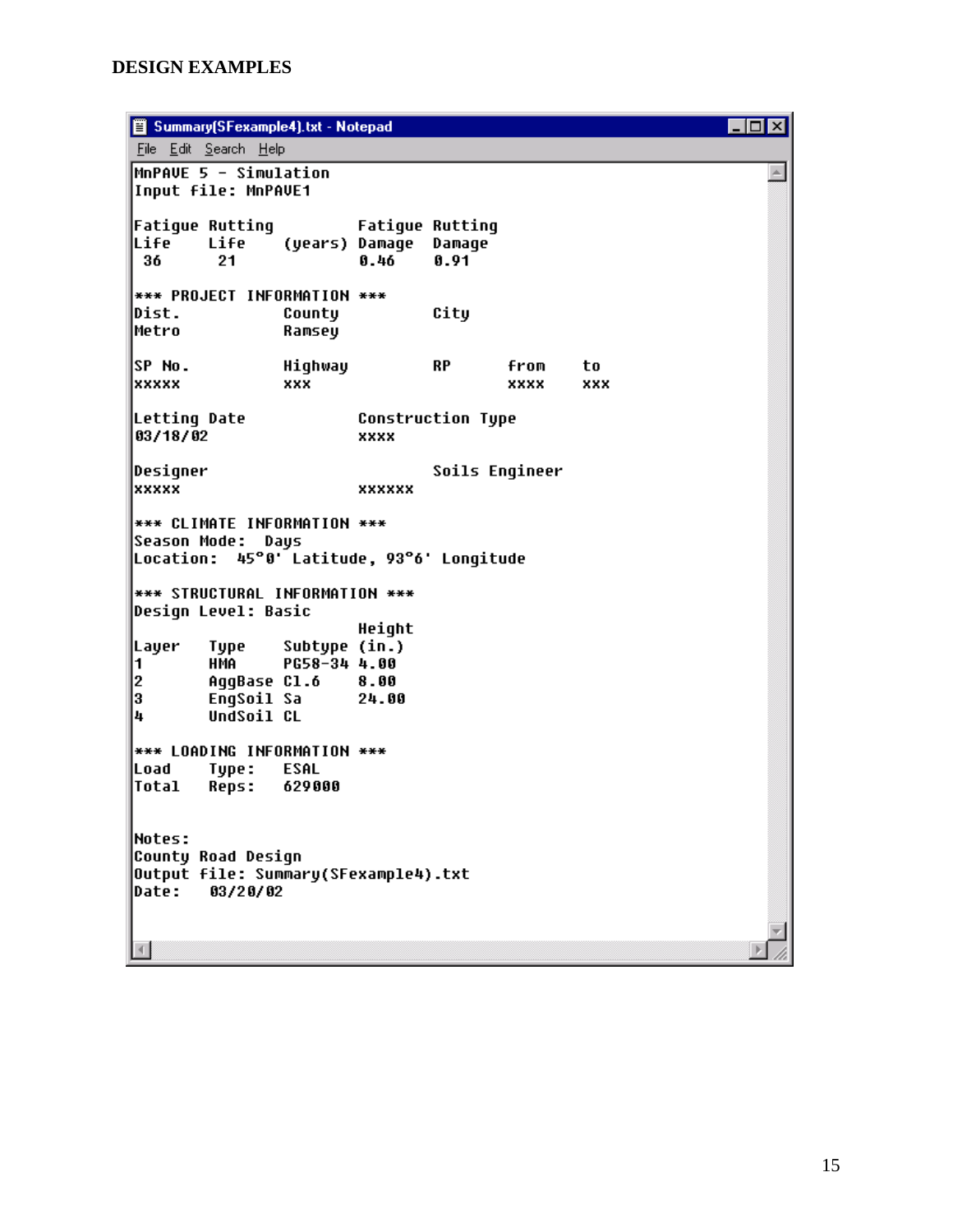# **Example 5 – Soil Factor Design**

Location: Metro County

Soil Type: Clay loam, A-6

Available test data: Samples indicate this project has a Soil Factor of 100.

Given Information: Design HCAADT =  $450$  and measured ESALs =  $629,000$ , A 2.5 feet compaction subcut will be constructed.

Analysis: The design soil factor is 100.

### Soil Factor Design

The design chart gives the following minimum thicknesses: 3.5 inches HMA, 6.0 inches of Class 6, 15.0 inches of Class 4 subbase.

### MnPAVE Design

1.Since the R-value of subgrade soil is unknown, use Basic level for the design. Input the above pavement structure into MnPAVE. Substitute Class 4 by Class 3.

2.In the Traffic window, input the design ESALs of 629,000, estimated annual growth rate of 3% and the expected heaviest axle weight. In this case, the heaviest single tire axle weight is 12,000 lbs and the heaviest dual tire axle weight is 20,000 lbs.

3. MnPAVE gives the following warning and shows that the required minimum HMA thickness is 4 inches. The designer may use the required thickness suggested by MnPAVE by clicking on " Adjust Layer 1 Thickness to Meet Requirements." However, if the designer does not want to use the required thickness, the designer can ignore this warning by click on "Close." In this case, the minimum 4 inches of HMA thickness suggested by MnPAVE is used and the design is shown below.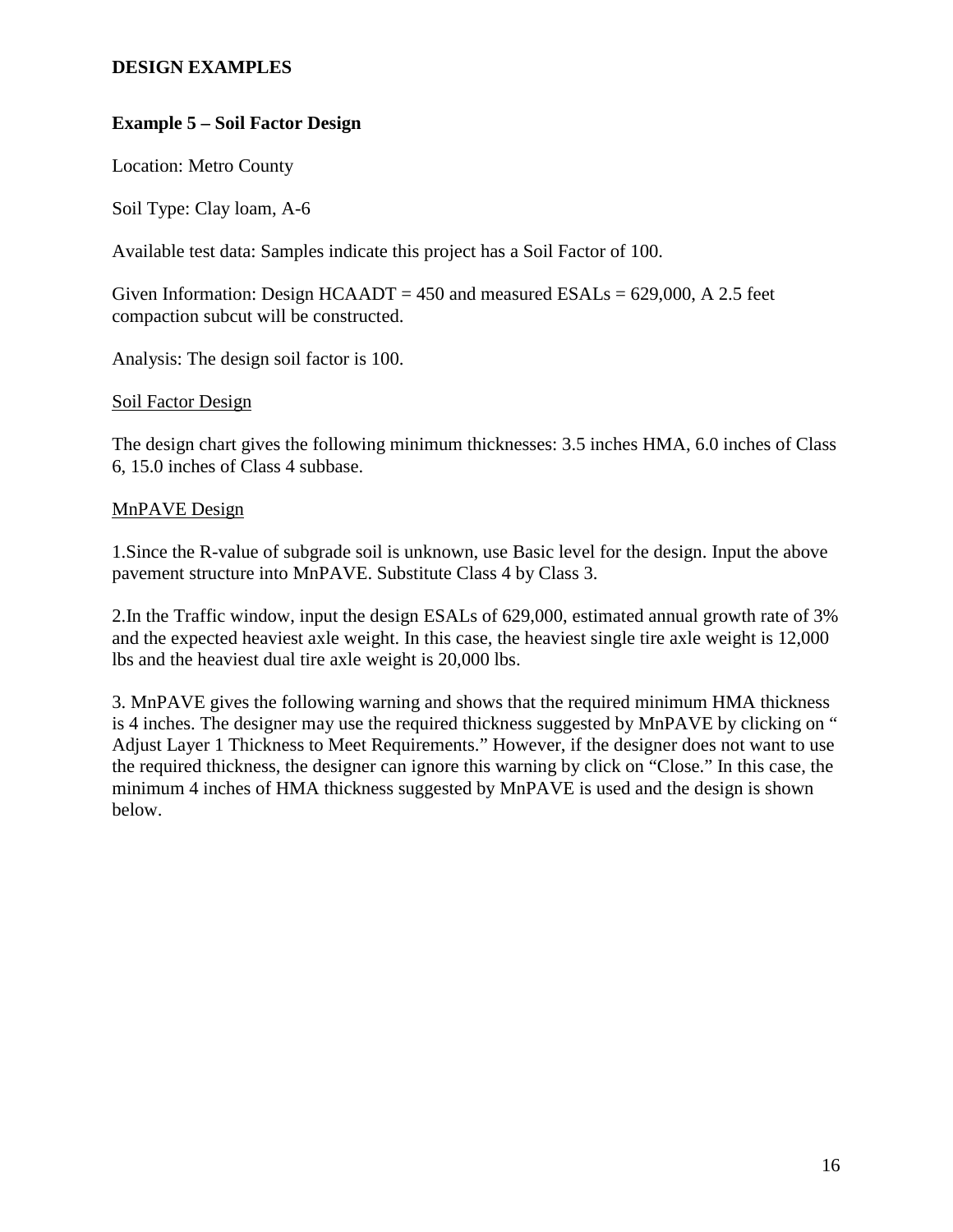| <b>Allowable Stress Results</b>                         |                                                |                       |                                                  |
|---------------------------------------------------------|------------------------------------------------|-----------------------|--------------------------------------------------|
| Material:<br>AggBase: Cl.6<br>Location: Middle of layer |                                                |                       | Adjust Layer 1 Thickness<br>to Meet Requirements |
| 6<br>с<br>psi                                           | (Results based on Class 5<br>laboratory tests) |                       | Close                                            |
| 24<br>ò<br>o                                            | Current<br>Thickness                           | Required<br>Thickness |                                                  |
| Layer 1 Thickness (in.)                                 | 3.5                                            | 4                     | Always show                                      |
| $\sigma_{1-psi}$                                        | 21.03                                          | 18.19                 | this window                                      |
| $\sigma_3$ psi                                          | n                                              | 0                     | Show if                                          |
| $\sigma_1$ critical PSI                                 | 18.48                                          | 18.48                 | ঢ়<br>material fails                             |

| MnPAVE - MnPAVE1<br>п                                                                                                 |  |
|-----------------------------------------------------------------------------------------------------------------------|--|
| Edit View Window Help<br>Eile                                                                                         |  |
| $\mathbf{P}$<br>ĉ<br>Ж<br>唯日<br>ê,<br>Ŷ.<br>Ы<br>Là                                                                   |  |
| MnPAVE1                                                                                                               |  |
| ⊕ Life<br>Output<br>Seasons   Batch Mode   Reliability  <br>Damage                                                    |  |
| Traffic Type<br><b>Total Repetitions</b><br><b>ESAL</b><br>629000                                                     |  |
| Expected Life:                                                                                                        |  |
| Thickness Goal Seek<br>Layer 1 @ 2 @ 3 0                                                                              |  |
| Years<br>33 MnPAVE<br>Fat.                                                                                            |  |
| MnPAVE<br>39 <sub>1</sub><br>Rut.<br>Percent of Total Damage                                                          |  |
| Early<br>Late<br>Adjust Materials:                                                                                    |  |
| (in.)<br>Winter<br>Fall<br>Spring<br>Spring<br>Summer<br>÷<br>HMA: PG58-34<br>4<br>13.6<br>2.2<br>21.5<br>62.5<br>0.1 |  |
| AggBase: CI.6<br>6                                                                                                    |  |
| 한 사람<br>Subbase: Cl.3<br>15                                                                                           |  |
| 53.3<br>EngSoil: CL<br>18.6<br>0.2<br>$\overline{0}$<br>27.9<br>30                                                    |  |
| UndSoil: CL<br>infinite                                                                                               |  |
| Export-<br>Recalculate                                                                                                |  |
| ⊙ Design Summary<br>Units-                                                                                            |  |
| C Damage Details<br>Export to File<br>$\bullet$ English<br>Go Back to                                                 |  |
| <b>Control Panel</b><br><b>SI</b><br>O.                                                                               |  |
|                                                                                                                       |  |
|                                                                                                                       |  |
| For Help, press F1<br>a.<br>$\overline{1}$<br>a.                                                                      |  |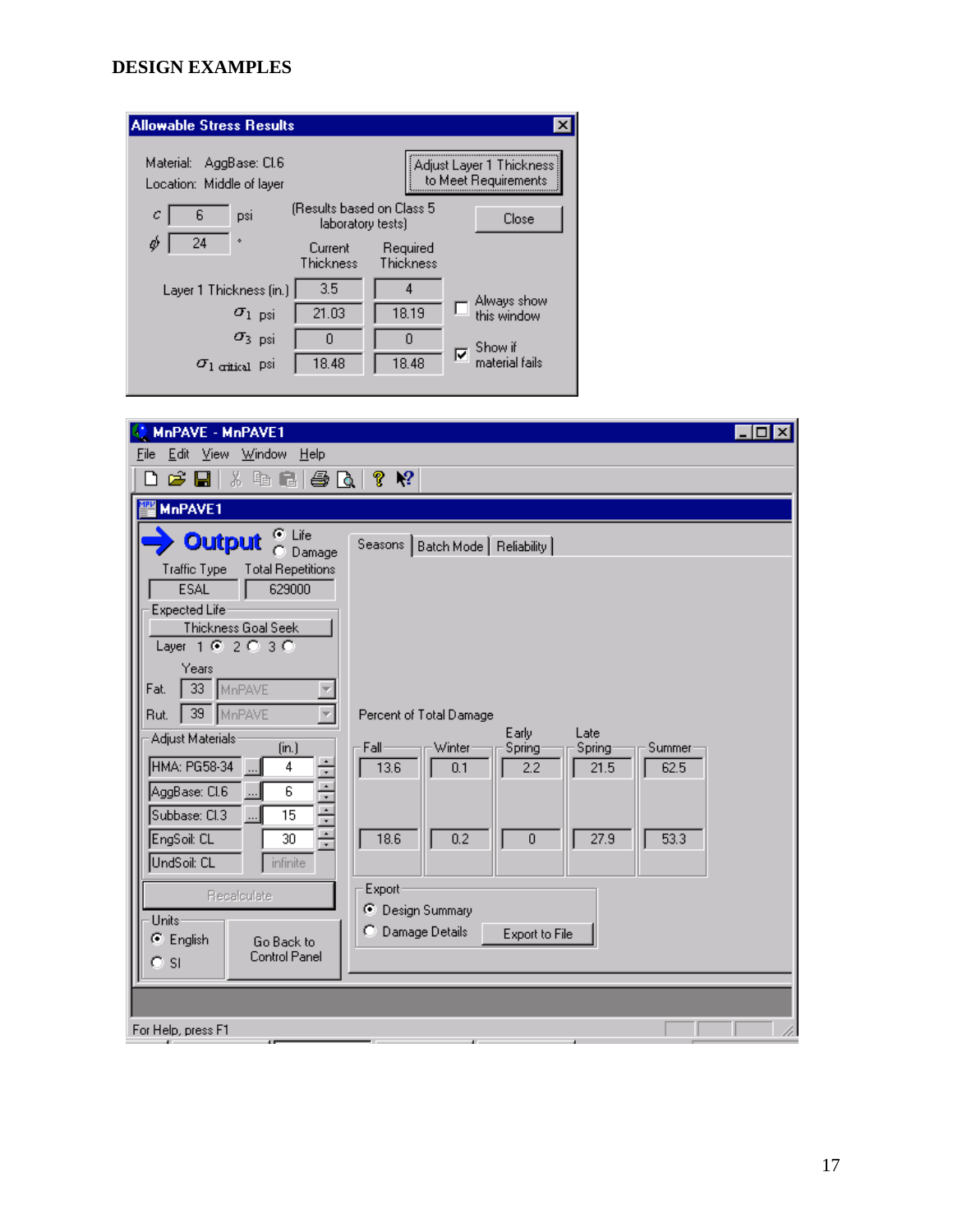MnPAVE shows that the design rutting life is 39 years. So, this design is conservative. The designer can try to adjust Class 3 thickness so that the rutting life is close to 20 years.

4. Now, use "Thickness Goal Seek" function and select "Layer 3" to obtain the thickness of Class 3 layer. In this case, the rutting life has reached 20 years when Class 3 layer thickness is 8 inches (See the output below).

| MnPAVE - MnPAVE1                                                                                                                                                                                                                                                                                                                         | $ \Box$ $\times$                                                                                                                                     |
|------------------------------------------------------------------------------------------------------------------------------------------------------------------------------------------------------------------------------------------------------------------------------------------------------------------------------------------|------------------------------------------------------------------------------------------------------------------------------------------------------|
| Edit View<br>Window<br>Eile<br>⊟ <u>H</u> elp                                                                                                                                                                                                                                                                                            |                                                                                                                                                      |
| * 4 - 8 - 8 - 8 - 8 - 8 - 8 - 8<br>G H                                                                                                                                                                                                                                                                                                   |                                                                                                                                                      |
| <b>MnPAVE1</b>                                                                                                                                                                                                                                                                                                                           |                                                                                                                                                      |
| $\sigma$ Life<br><b>Output</b><br>Damage<br>n<br>Traffic Type<br><b>Total Repetitions</b><br><b>ESAL</b><br>629000<br>Expected Lifer<br><b>Communications</b> Seek<br>Layer $102036$<br>Years<br>$31 -$<br>MnPAVE<br>Fat.<br>20 MnPAVE<br>Rut.<br>Adjust Materials:<br>(in.)<br>Fall-<br>HMA: PG58-34<br>13.9<br>4<br>AggBase: CI.6<br>6 | Seasons   Batch Mode   Reliability  <br>Percent of Total Damage<br>Early<br>Late<br>Winter<br>Spring<br>Spring<br>Summer<br>0.1<br>2.1<br>61.8<br>22 |
| <u> 사진 사진 사</u><br>Subbase: Cl.3<br>8<br>$\ldots$<br>16.9<br>EngSoil: CL<br>30<br>UndSoil: CL<br>infinite                                                                                                                                                                                                                                | 0.2<br>25.7<br>57.1<br>$\overline{0}$                                                                                                                |
| Export<br>Recalculate<br>Units-<br>$\bullet$ English<br>Go Back to<br>Control Panel<br>O SI                                                                                                                                                                                                                                              | ⊙ Design Summary<br>C Damage Details<br>Export to File                                                                                               |
| For Help, press F1<br>4F                                                                                                                                                                                                                                                                                                                 | đ.<br>$\overline{1}$                                                                                                                                 |

6. See the design summary for the final design. Attach the design summary to your design recommendation.